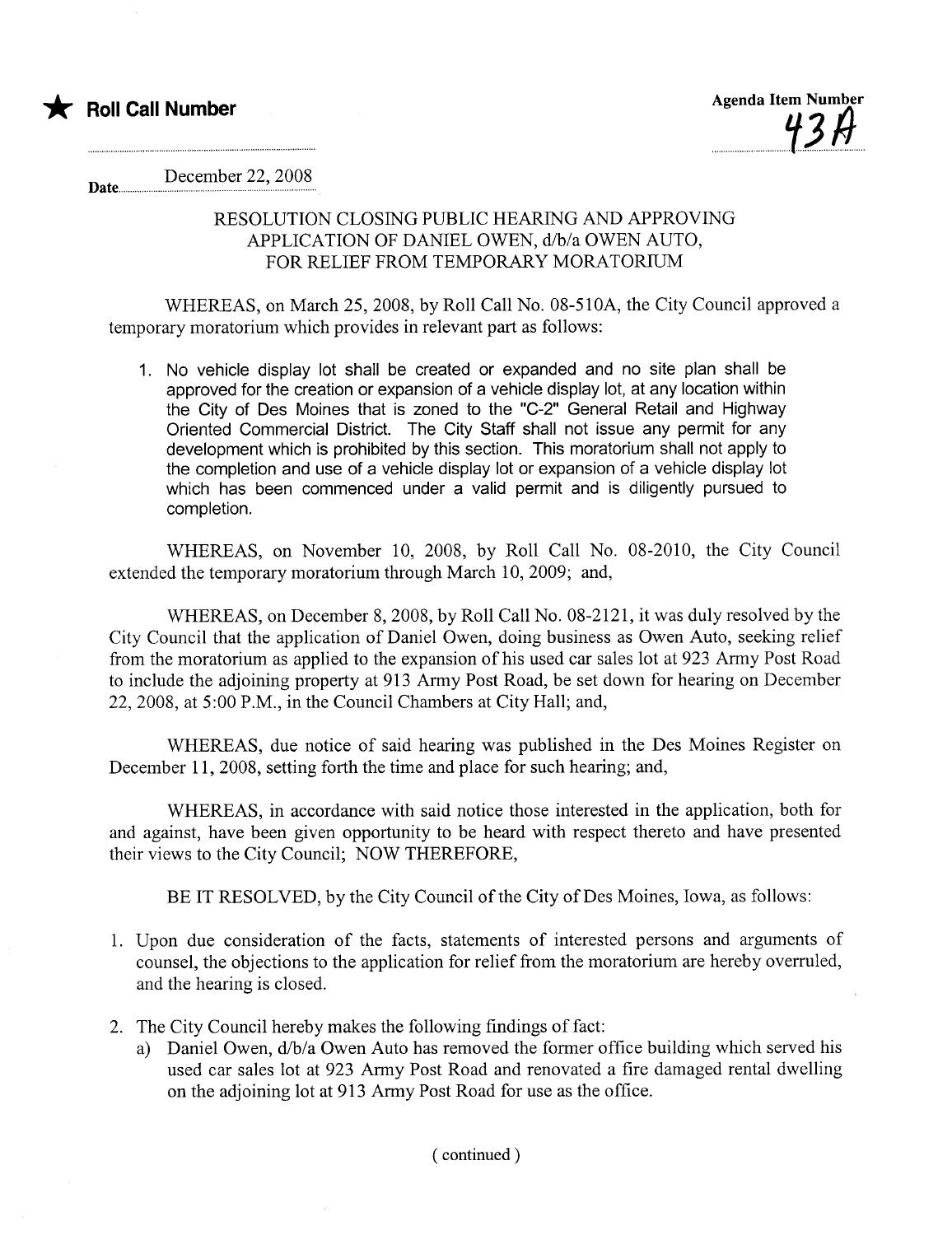

December 22, 2008

- b) Mr. Owen seeks to pave in front of the renovated office, and the site of the former office building for additional parking and vehicle display.
- c) The improvements undertaken by Mr. Owen have resulted in the removal of a dilapidated building fronting on Army Post Road, and the renovation of the fire damaged rental dwelling to productive office use in conformance to the current building codes.
- d) The temporary moratorium operates to prevent Mr. Owen from paving in front of the renovated office building, and the site of the former office building.
- e) Completion of the renovations undertaken by Mr. Owen and the installation of additional paving in conformance with the existing standards is consistent with the goals sought to be achieved by the moratorium.
- f) The moratorium is causing Mr. Owen undue hardship under the unique circumstances of this case.
- 3. The application of Daniel Owen for relief from the moratorium to permit the expansion and renovation of his used car sales lot as described above, is hereby granted. Mr. Owen may proceed with the planned renovation, subject to compliance with the applicable zoning, site plan and building code requirements.

( Council Communication No. 08- $755$  )

MOVED by \_\_\_\_\_\_\_\_\_\_\_\_\_\_\_\_\_\_\_\_ to adopt and approve the application for relief from the moratorium.

FORM APPROVED:

 $\frac{1}{\sqrt{2\pi N}}$  K  $\sqrt{2}$ <br>Roger K. Brown

Assistant City Attorney C:\Rog\Zoning\Moratorium\Car Lots\Owen\RC hrg.doc

| <b>COUNCIL ACTION</b> | <b>YEAS</b> | <b>NAYS</b>     | <b>PASS</b> | <b>ABSENT</b> |
|-----------------------|-------------|-----------------|-------------|---------------|
| <b>COWNIE</b>         |             |                 |             |               |
| <b>COLEMAN</b>        |             |                 |             |               |
| <b>HENSLEY</b>        |             |                 |             |               |
| <b>KIERNAN</b>        |             |                 |             |               |
| <b>MAHAFFEY</b>       |             |                 |             |               |
| <b>MEYER</b>          |             |                 |             |               |
| <b>VLASSIS</b>        |             |                 |             |               |
| <b>TOTAL</b>          |             |                 |             |               |
| MOTION CARRIED        |             | <b>APPROVED</b> |             |               |

..........................................................................................

#### **CERTIFICATE**

I, DIANE RAUH, City Clerk of said City hereby certify that at a meeting of the City Council of said City of Des Moines, held on the above date, among other proceedings the above was adopted.

IN WITNESS WHEREOF, I have hereunto set my hand and affixed my seal the day and year first above written.

City Clerk